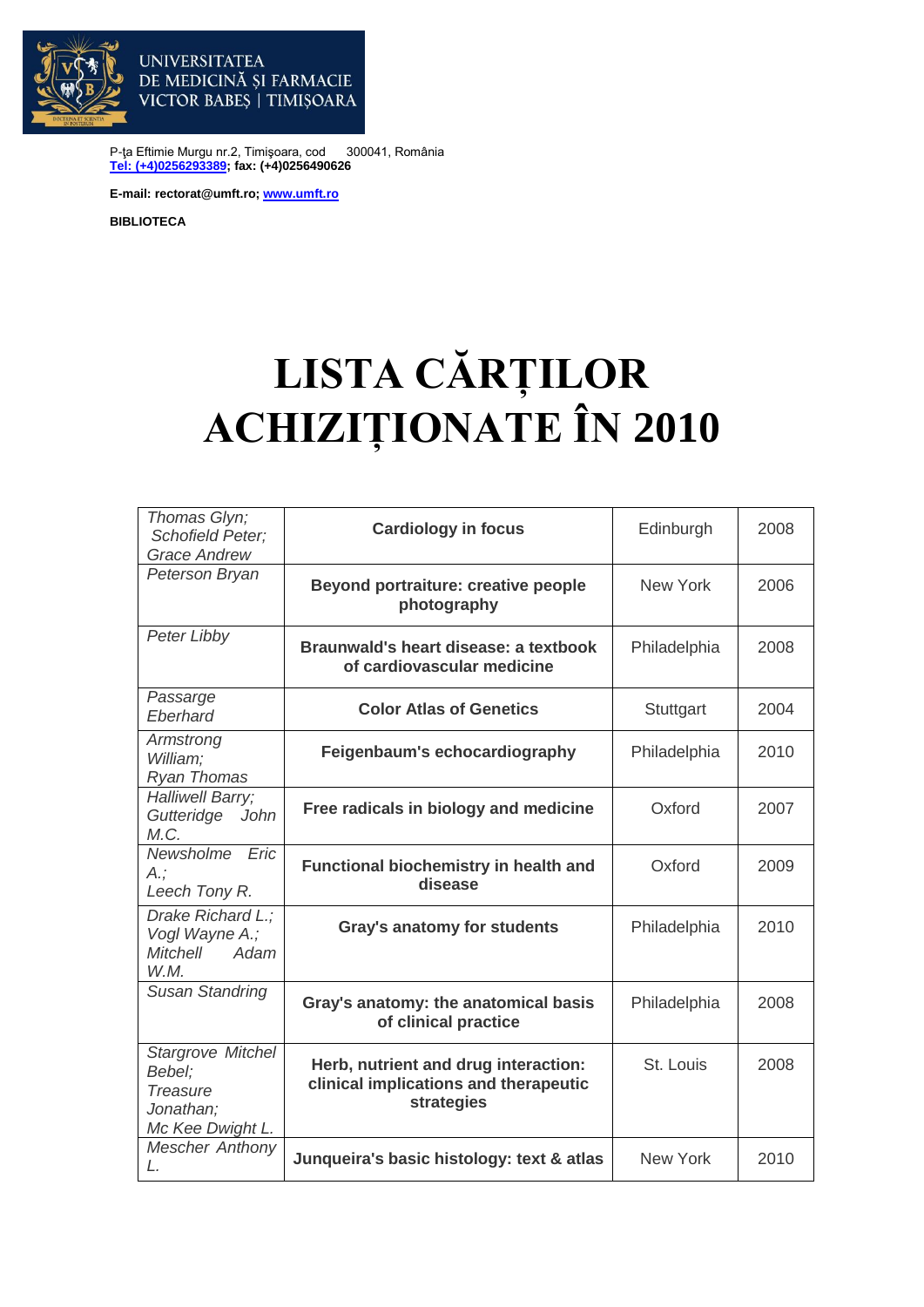| T.W. Salder                                                                     | <b>Langman's Medical Embryology 11/e</b>                                                                  | Philadelphia       | 2010 |
|---------------------------------------------------------------------------------|-----------------------------------------------------------------------------------------------------------|--------------------|------|
| Gerald L. Mandell                                                               | <b>Mandell Douglas and Bennett's</b><br>principles and practice of infections<br>diseases                 | Philadelphia       | 2010 |
| Hansen John T.                                                                  | <b>Netter's clinical anatomy</b>                                                                          | Philadelphia       | 2010 |
| <b>Bradley Smith G.</b>                                                         | <b>Oxford Handbook of Genetics</b>                                                                        | Oxford             | 2010 |
| Manuchair Ebadi                                                                 | <b>Pharmacodynamic basis of herbal</b><br>medicine                                                        | London             | 2007 |
| Wagner<br>Hildebert;<br><b>Bladt Sabine</b>                                     | Plant drug analysis: a thin layer<br>chromatography atlas                                                 | <b>Berlin</b>      | 2009 |
| Segaran Toby;<br>Evans Colin;<br>Taylor Jamie                                   | Programming the semantic web                                                                              | Sevastopol         | 2009 |
| John Hebeler;<br><b>Matthew Fisher;</b><br><b>Ryan Blace</b>                    | Semantic web programming                                                                                  | Indianapolis       | 2009 |
| Gomperts<br>Bastien D.;<br>Kramer ljsbrand<br>M:<br><b>Tatham Peter</b><br>E.R. | <b>Signal transduction</b>                                                                                | Amsterdam          | 2009 |
| Dario Anselmetti                                                                | Single cell analysis: technologies and<br>applications                                                    | Weinheim           | 2009 |
| <b>CERRONI</b><br>Lorenzo;<br><b>GATTER Kevin;</b><br><b>KERL Helmut</b>        | Skin lymphoma: the illustrated guide                                                                      | Oxford             | 2009 |
| Ribatti Domenico                                                                | The chick embryo chorioallantoic<br>membrane in the study of angiogenesis<br>and metastasis               | Heidelberg         | 2010 |
| <b>Kelby Scot</b>                                                               | The digital photography: the step-by-<br>step secrets for how to make your<br>photos look like the pros'! | New York           | 2009 |
| <b>Weaver Connie</b><br>M;<br>Daniel James R.                                   | The food chemistry laboratory: a<br>manual for experimental foods dietetics<br>and food scientists        | London             | 2003 |
| D'Agostino Ralph<br>B                                                           | <b>Tutorials in Biostatistic vol 1</b>                                                                    | <b>West Sussex</b> | 2004 |
| Peterson Bryan                                                                  | Understanding close-up photography:<br>creative close encounters with or<br>without a macro lens          | New York           | 2009 |